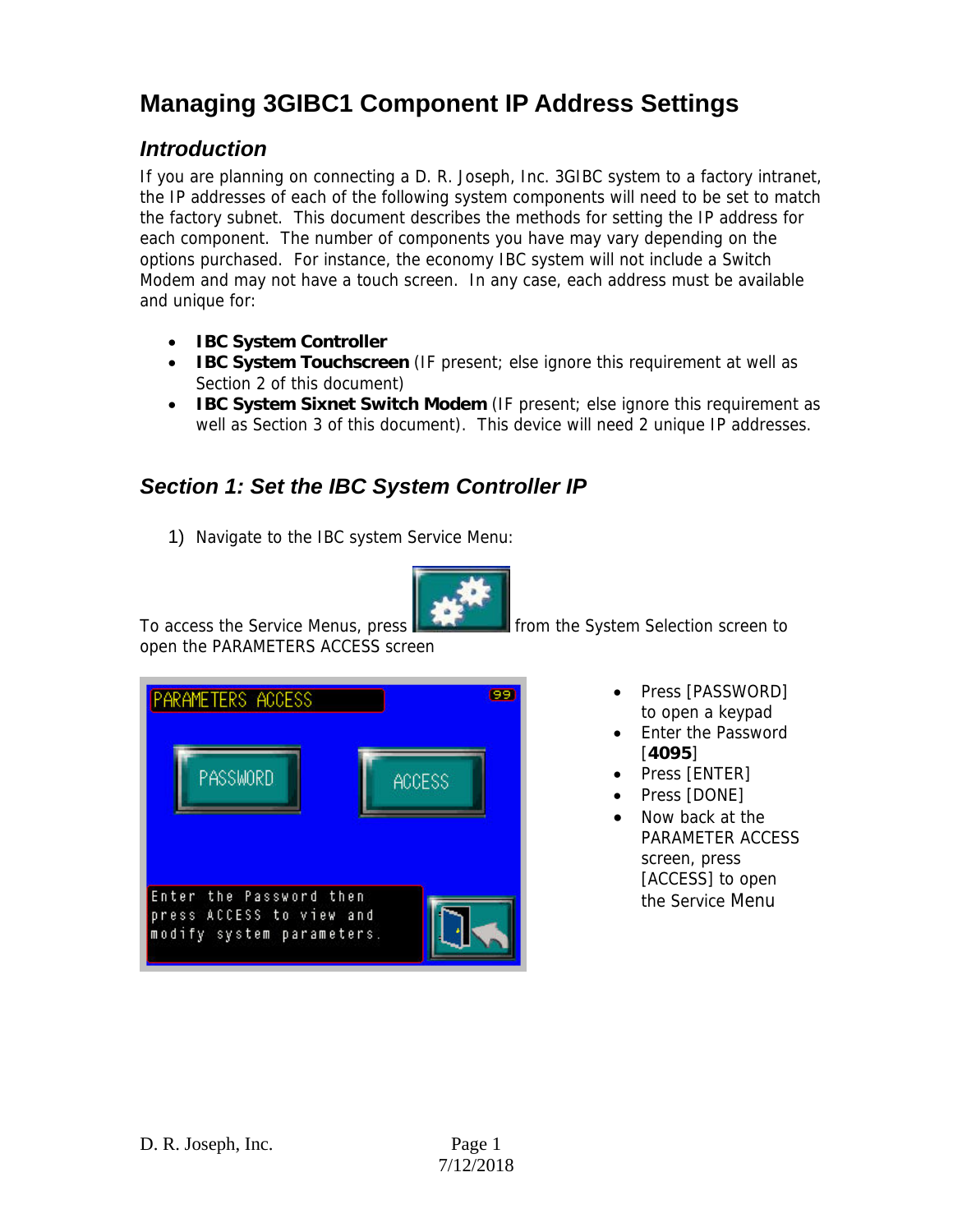

(next page)

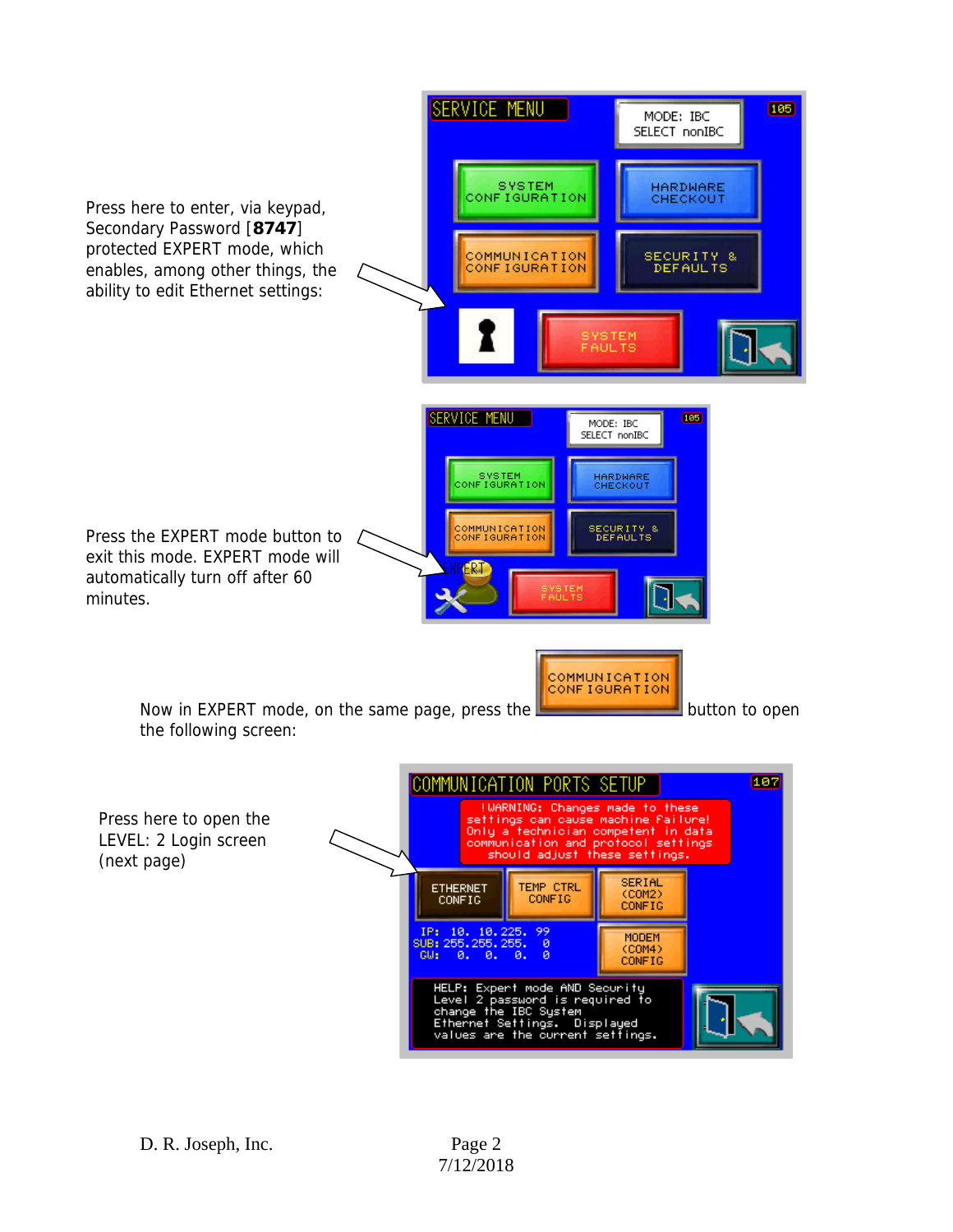

Press on the blank User ID field to open a keypad

The User ID for level 2 access is **ISIBC1**; Press ENT when finished to go back to the above screen.

Proceed in similar fashion for entering the password:

The Password for level 2 access is **4095**; Press ENT and then OK when both fields are populated. The ETHERNET SETTINGS screen will now popup.

| LEVEL : | <b>ENTER User ID</b><br>2 |                |   |                |                |           |
|---------|---------------------------|----------------|---|----------------|----------------|-----------|
| ESC     |                           | $\overline{2}$ | 3 | 4              | 5              | <b>BS</b> |
| CAPS    | 6                         | 7              | 8 | $\overline{9}$ | $\overline{0}$ | CLR       |
| Α       | B                         | Ċ              | D | Ë              | F              | G         |
| H       |                           | J              | Κ |                | M              | N         |
| Ō       | P                         | Q              | R | S              |                | Ë<br>Ń    |
| U       | ٧                         | W              | X | ٧              | Z              | T         |



Press anywhere on the respective data fields to open a KEYPAD to enable data entry for each, e.g. IP ADDRESS

WARNING! It is very important to leave the remaining settings along the right side of the screen at defaults of: **PORT = 502 STATN = 12 MSR TO = 10** 

**SRV TO = 250**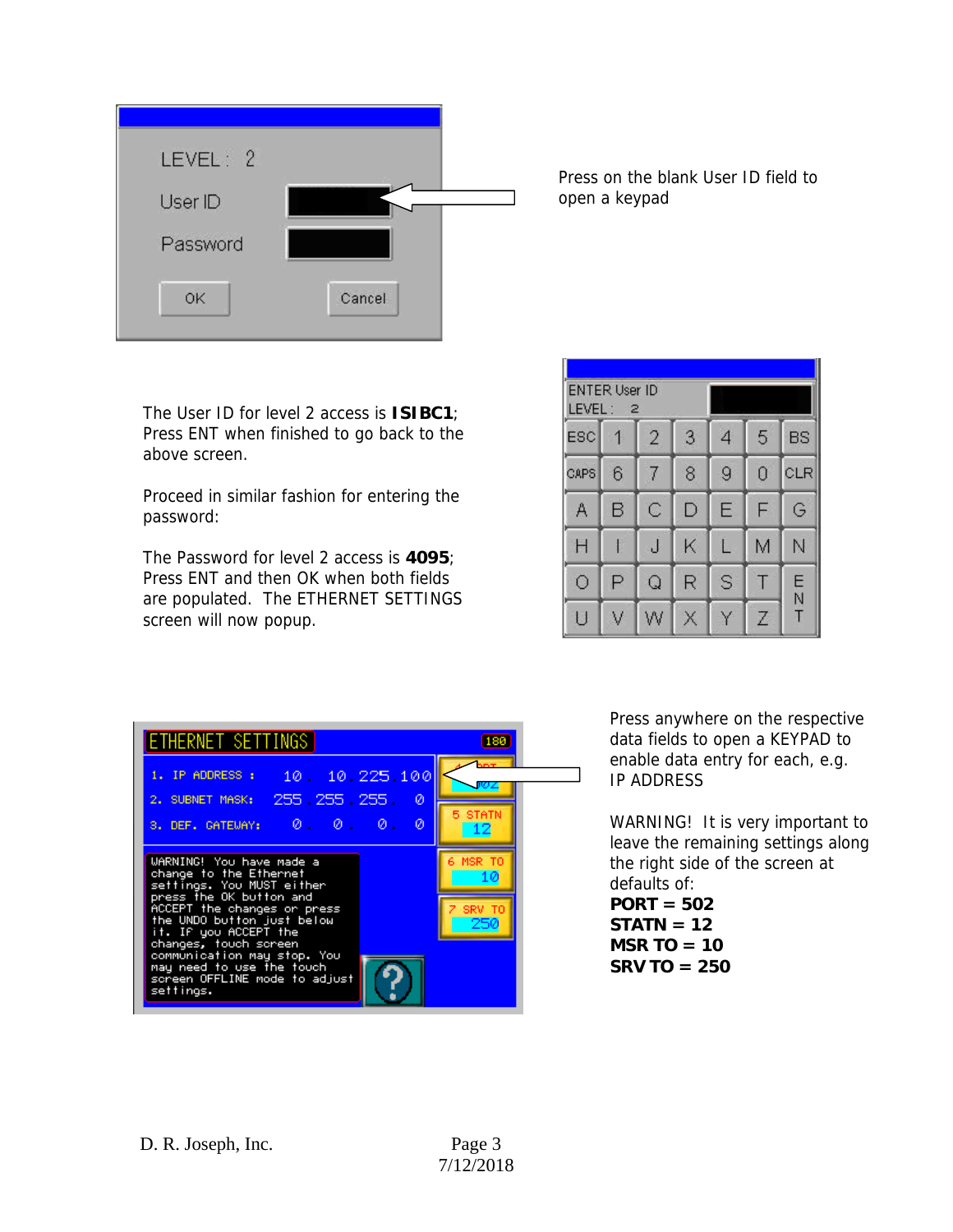|                         |            |   |                      | SYSTEM IP ADDRESS |  |  |
|-------------------------|------------|---|----------------------|-------------------|--|--|
| 4214<br>Maximum >>> 255 |            |   |                      |                   |  |  |
| Current Value:          |            |   | $10 - 10 - 225 - 99$ |                   |  |  |
|                         |            |   |                      |                   |  |  |
|                         | New Value: |   |                      | 10 10 225 - 99    |  |  |
| Minimum >>><br>ø        |            |   |                      |                   |  |  |
|                         | 2          | 3 | <b>CANCEL</b>        | <b>DELETE</b>     |  |  |
| 4                       | 5          | 6 |                      | <b>ENTER</b>      |  |  |
|                         |            |   |                      |                   |  |  |
|                         | 8          | 9 | 0                    | DONE              |  |  |

Upon entry of each octet, it will be necessary to press ENTER to move to the next octet field. When all of the new data has been entered, press ENTER again to write the data to the "Current Value" field, and then DONE to return to the previous screen.



Now in addition to the newly entered data (example IP ADDRESS change shown at left), two new buttons will appear



WARNING! There is no recourse via Touchscreen entry if the data entered here is not the same as will be entered in the next section! (Section 2: Steps 7-11) Review carefully!

**PRESS ONLY after careful review!** 

Press **the line of the revert to former settings.**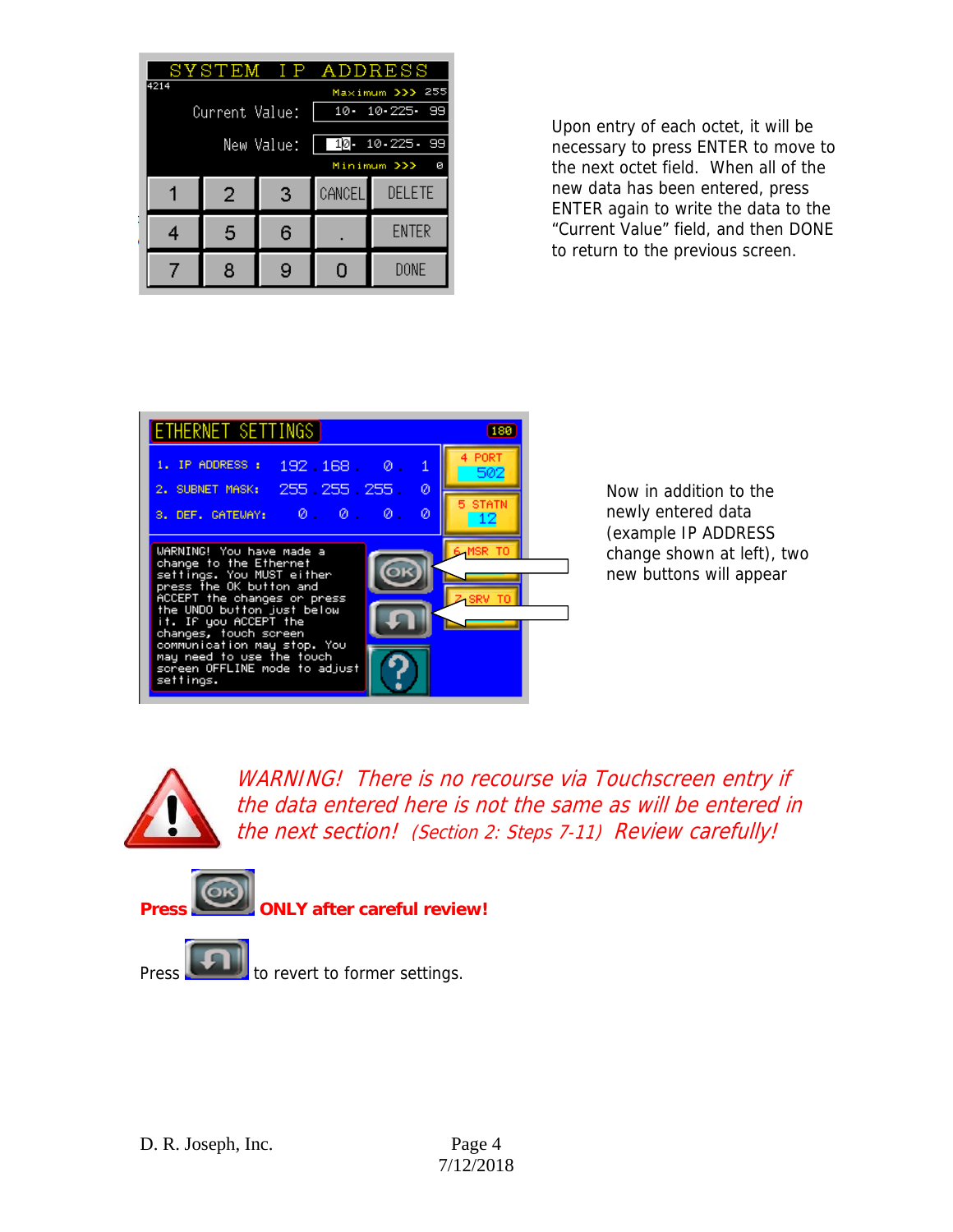## *Section 2: Set the Touchscreen IP*

Setting the Touchscreen IP includes setting the HMI IP as well as setting the pointer address (to the Device, or IBC system, set in Section 1). Make sure the IBC system is setup for the same subnet as planned HMI IP *before* changing the touch screen.

- 1) Go to the Touchscreen; Note that all communication will have been lost due to the IBC Controller changes made in Section 1.
- 2) Enter Offline mode by **tapping the upper left corner** and **then tapping the lower right corne**r of the Touchscreen – shown above right. Do not hold the upper left corner, simply tap lightly then immediately tap the lower right corner. (Cadence is similar to double tapping a mouse - this may take a few tries). You should see a gray bar appear, displayed as shown.



3) Press the [**Offline**] button and then press on the password field. Use the keypad to enter the password [**73226213**]. Press the [**ENT**] key to access the offline menus.

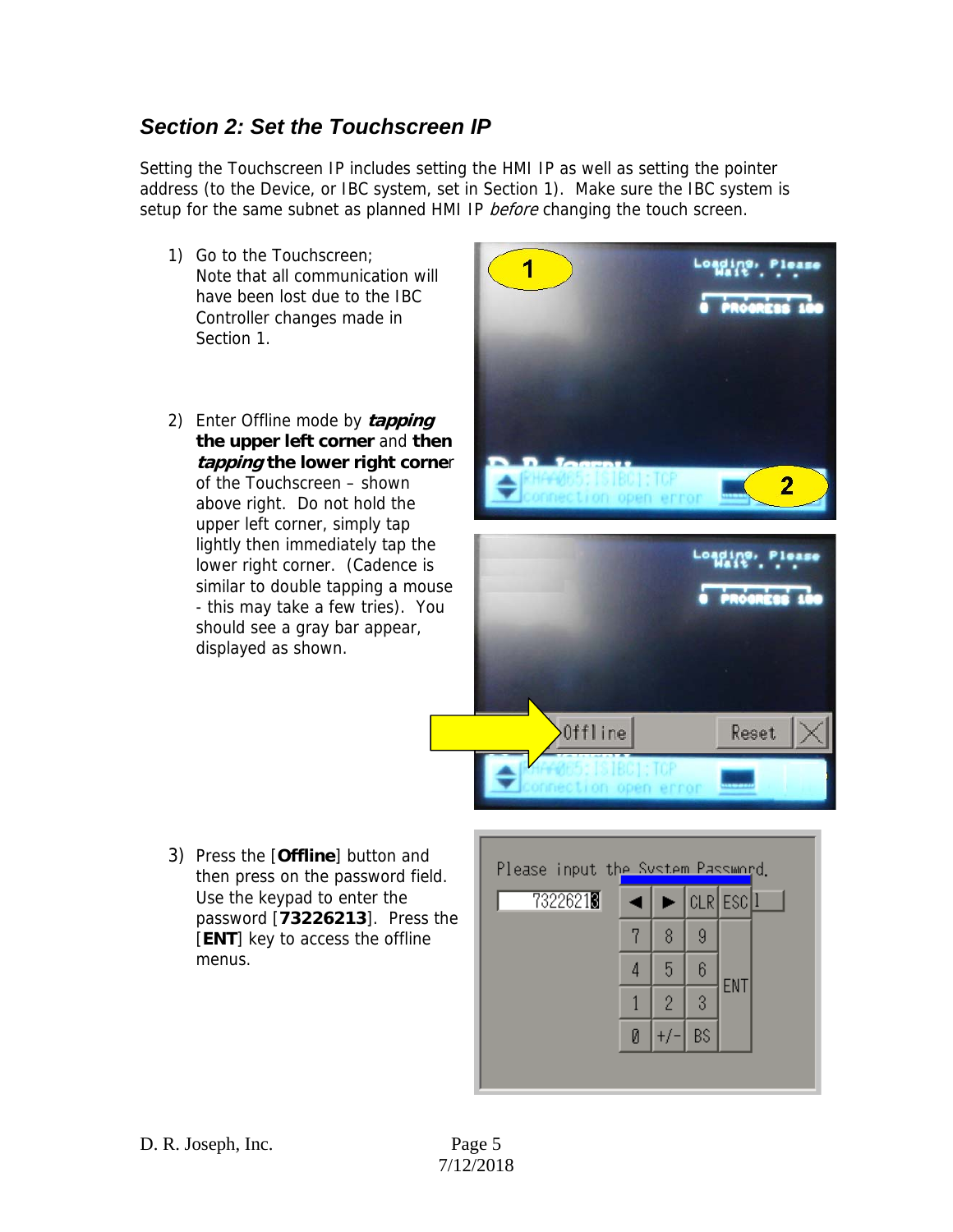4) Be careful not to change anything other than what is described in this document. Click on the [**Main Unit**] button.

5) Click on the [**Ethernet**] Button

- 6) Change the IP settings to the settings specified by your IT department. The default settings for an IBC system touchscreen with Ethernet modem are IP address = [**10.10.226.160**] and subnet = [**255.255.255.0**] Note: **DO NOT CHANGE THE PORT VALUE - IT MUST BE 8000**. If you are going to access the HMI FTP server, press the arrow located in the lower left corner, otherwise press the [**Back**] button when you are finished and skip to step 8.
- 7) For accessing the HMI FTP server, you must specify the Intranet gateway. This is the same gateway setting all the computers on the intranet use. In our example the setting is 10.10.226.20. Note this is also the screen where the HMI MAC address is located. Press the Back button when done, then press Back again.







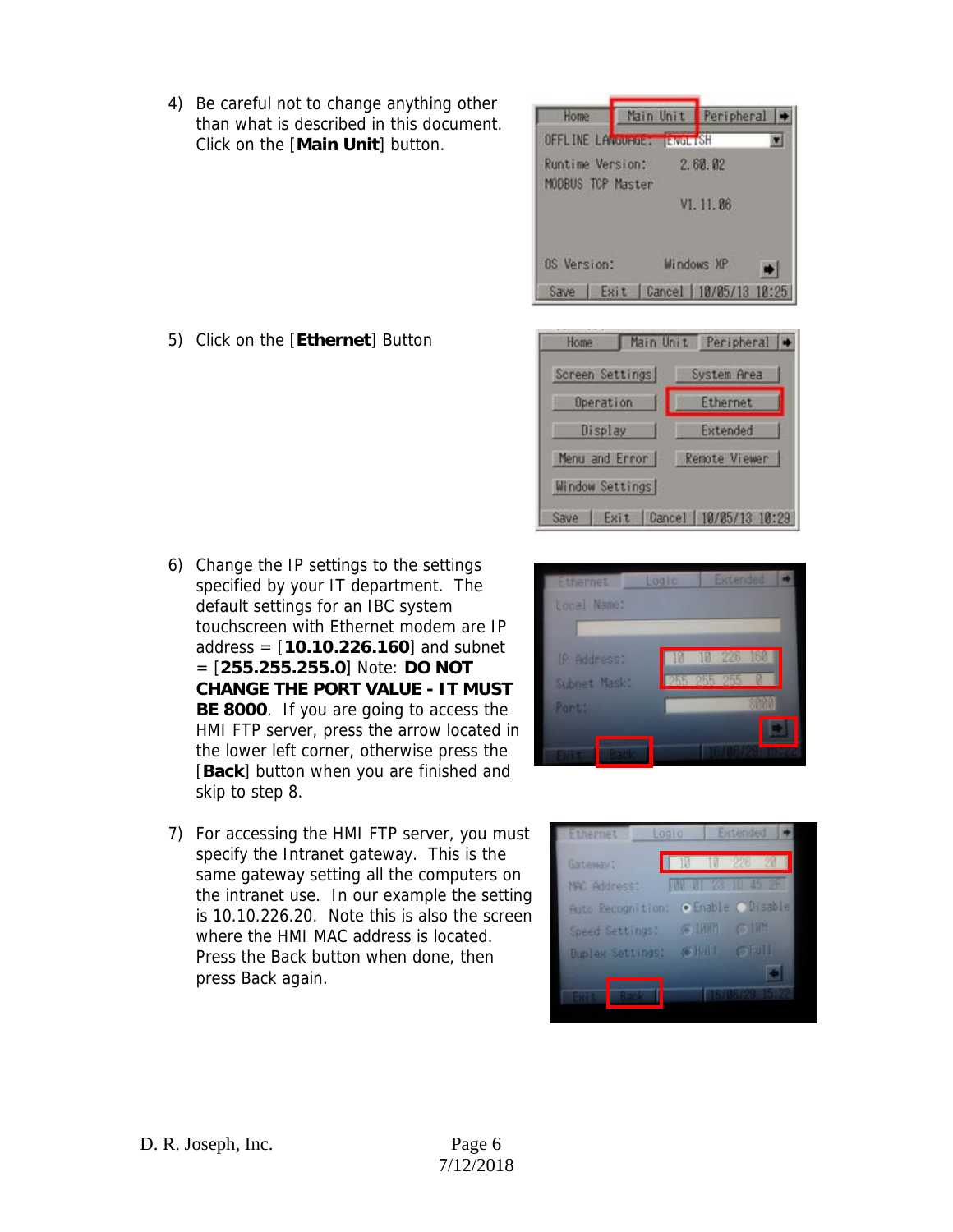8) From the Main Unit menu, press the [**Peripheral**] button.



9) From the Peripheral menu, press the [**Device/PLC Setting**] button.



10) From the Device/PLC Settings Menu, press on the [**Schneider Electric Industries Modbus TCP Master**] field.

Device/PLU Printer bar bode Schneider Electric Industries MODBUS TOP Master No. of Device/PLCs: 1 TCP

11) From the MODBUS TCP Master menu, press the [**Device**] button. Do not change the Timeout(s), Retry or Wait to Send (ms) values unless you are specifically instructed to do so by DRJ. The values you have may be different than what are displayed here.